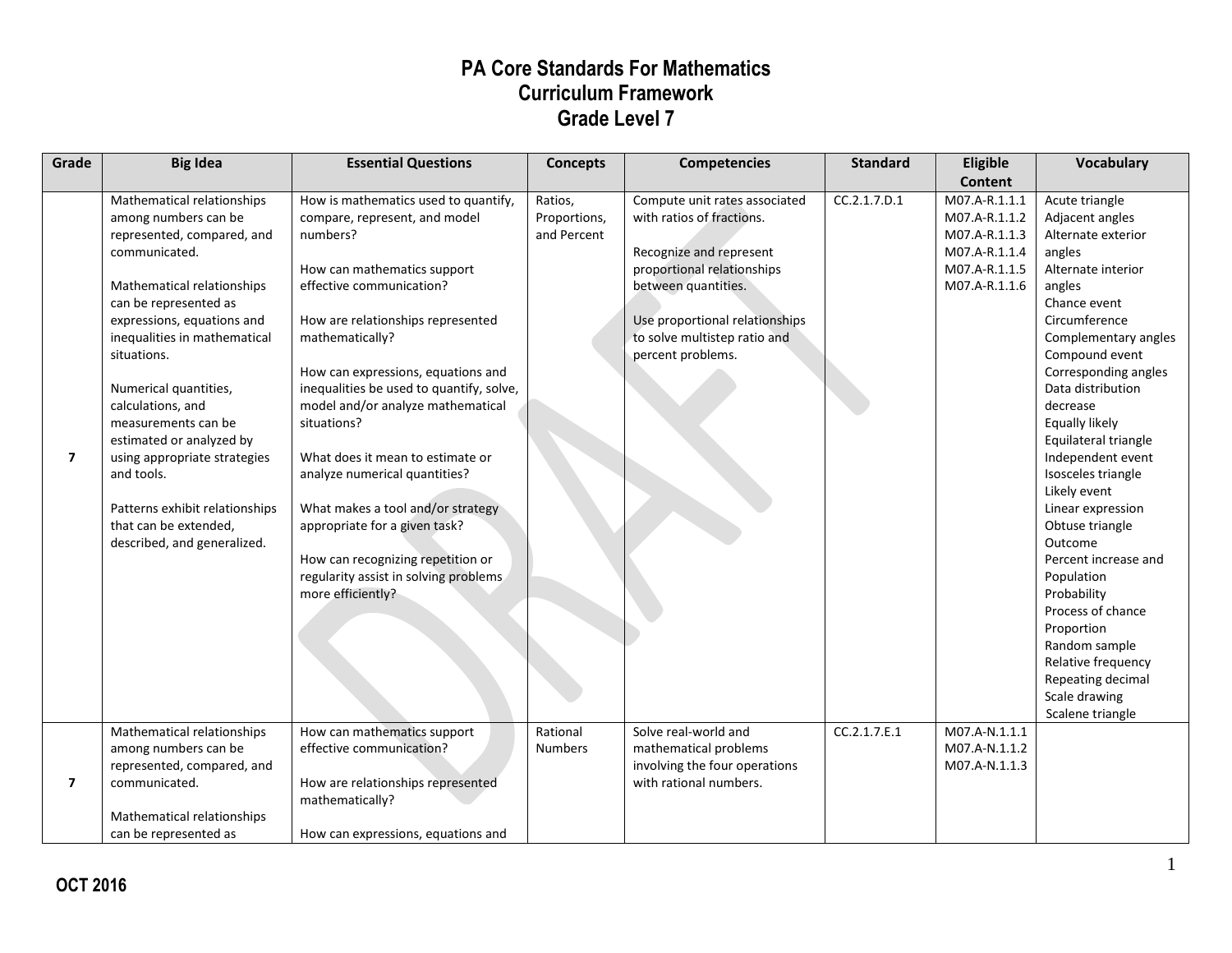| CC.2.2.7.B.1<br>Apply properties of operations                                | M07.B-E.1.1.1                  |               |
|-------------------------------------------------------------------------------|--------------------------------|---------------|
|                                                                               |                                |               |
|                                                                               |                                |               |
|                                                                               |                                |               |
| CC.2.2.7.B.3<br>Model and solve real world and<br>mathematical problems using | M07.B-E.2.1.1<br>M07.B-E.2.2.1 |               |
| as algebraic, graphical and using                                             | M07.B-E.2.3.1                  |               |
|                                                                               |                                |               |
| multiple representations such<br>inequalities with one variable.              |                                | M07.B-E.2.2.2 |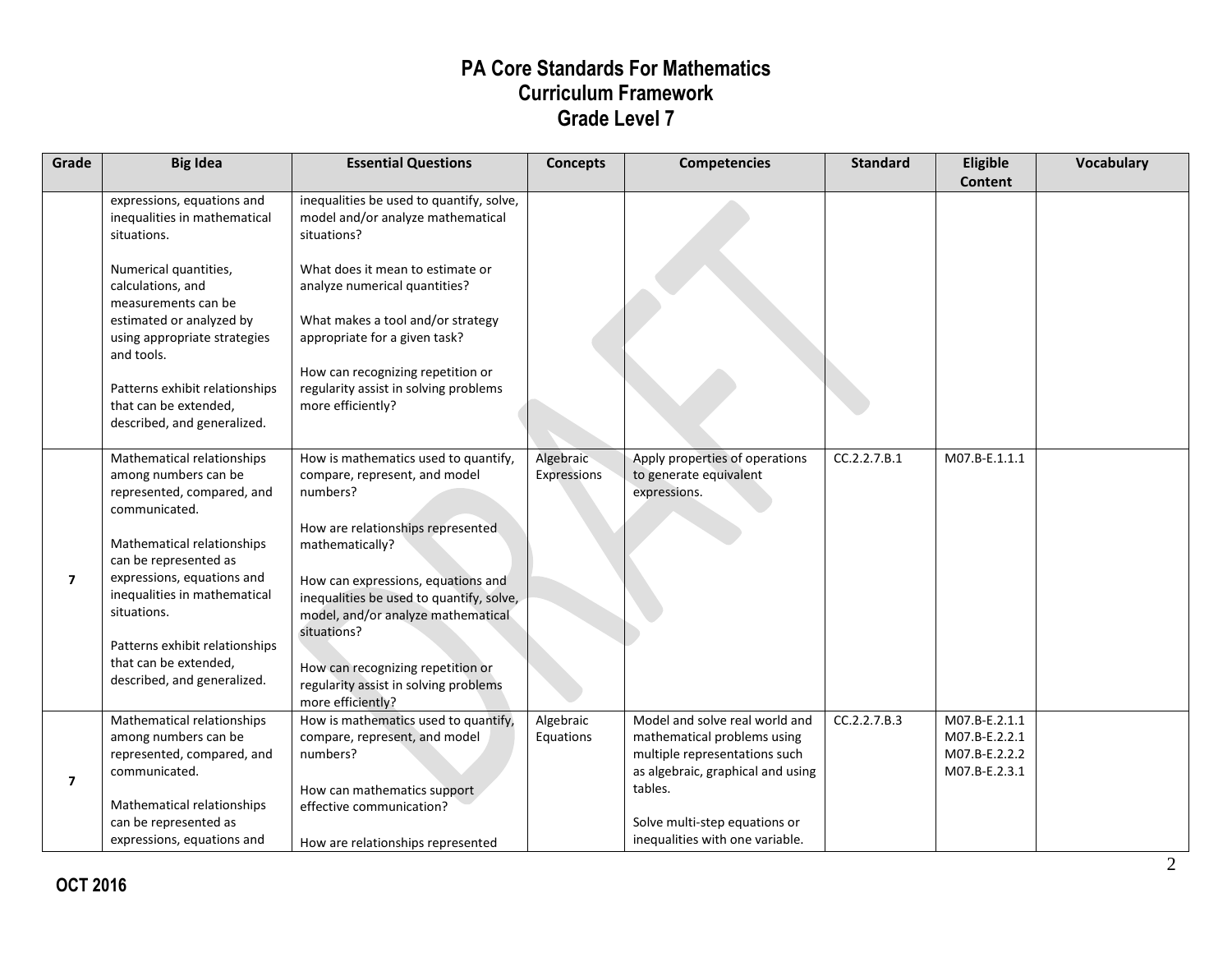| Grade          | <b>Big Idea</b>                                                                                                                                                                                                                                       | <b>Essential Questions</b>                                                                                                                                                                                                                                                                                                                                                                                                                                                                                                                                      | <b>Concepts</b>                                      | <b>Competencies</b>                                                                                                                                                                                                                                                                                                                              | <b>Standard</b> | Eligible<br><b>Content</b>                                       | <b>Vocabulary</b> |
|----------------|-------------------------------------------------------------------------------------------------------------------------------------------------------------------------------------------------------------------------------------------------------|-----------------------------------------------------------------------------------------------------------------------------------------------------------------------------------------------------------------------------------------------------------------------------------------------------------------------------------------------------------------------------------------------------------------------------------------------------------------------------------------------------------------------------------------------------------------|------------------------------------------------------|--------------------------------------------------------------------------------------------------------------------------------------------------------------------------------------------------------------------------------------------------------------------------------------------------------------------------------------------------|-----------------|------------------------------------------------------------------|-------------------|
|                | inequalities in mathematical<br>situations.<br>Mathematical relations and<br>functions can be modeled<br>through multiple<br>representations and analyzed<br>to raise and answer<br>questions.<br>Data can be modeled and<br>used to make inferences. | mathematically?<br>How can expressions, equations and<br>inequalities be used to quantify, solve,<br>model, and/or analyze mathematical<br>situations?<br>How can data be organized and<br>represented to provide insight into<br>the relationship between quantities?<br>How does the type of data influence<br>the choice of display?<br>How can probability and data analysis<br>be used to make predictions?                                                                                                                                                |                                                      | Solve and interpret multi-step<br>real life and mathematical<br>problems posed with positive<br>and negative rational numbers.                                                                                                                                                                                                                   |                 |                                                                  |                   |
| $\overline{7}$ | Patterns exhibit relationships<br>that can be extended,<br>described, and generalized.<br>Geometric relationships can<br>be described, analyzed, and<br>classified based on spatial<br>reasoning and/or<br>visualization.                             | How can patterns be used to describe<br>relationships in mathematical<br>situations?<br>How can recognizing repetition or<br>regularity assist in solving problems<br>more efficiently?<br>How are spatial relationships,<br>including shape and dimension, used<br>to draw, construct, model, and<br>represent real situations or solve<br>problems?<br>How can the application of the<br>attributes of geometric shapes<br>support mathematical reasoning and<br>problem solving?<br>How can geometric properties and<br>theorems be used to describe, model, | Area,<br>Volume,<br>Angles, and<br>Circumferenc<br>e | Use properties of angle types<br>and properties of angles formed<br>when two parallel lines are cut<br>by a transversal line to solve<br>problems.<br>Solve problems involving area<br>and circumference of a circle(s).<br>Solve mathematical problems<br>involving area, volume and<br>surface area of two- and three-<br>dimensional objects. | CC.2.3.7.A.1    | M07.C-G.2.1.1<br>M07.C-G.2.1.2<br>M07.C-G.2.2.1<br>M07.C-G.2.2.2 |                   |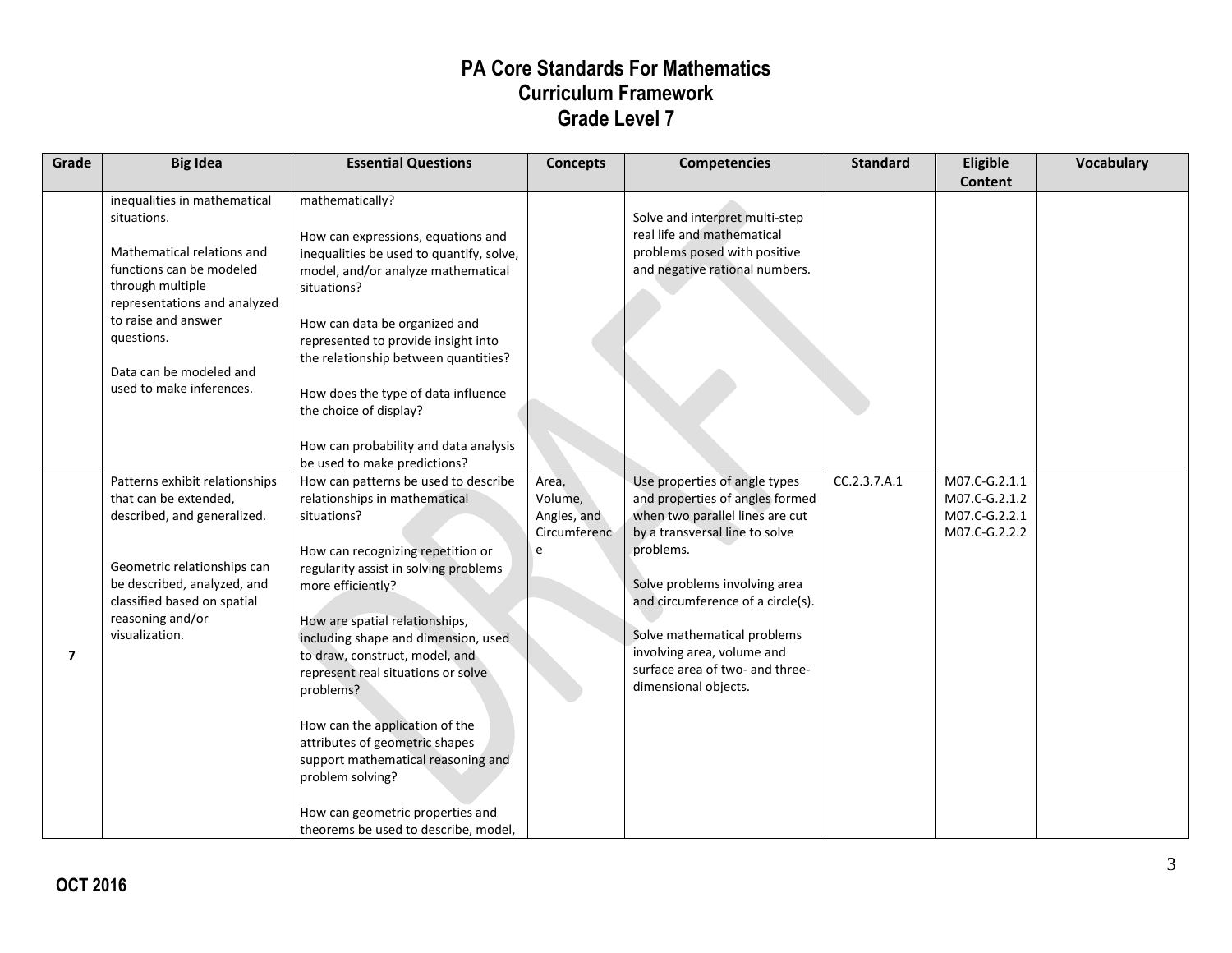| Grade | <b>Big Idea</b>                                                                                                                                                                                                           | <b>Essential Questions</b>                                                                                                                                                                                                                                                                                                                                                                                                                                                                                                                                                                 | <b>Concepts</b>                                   | <b>Competencies</b>                                                                                                                                                                                                                                                                                      | <b>Standard</b>              | Eligible<br><b>Content</b>                                       | Vocabulary |
|-------|---------------------------------------------------------------------------------------------------------------------------------------------------------------------------------------------------------------------------|--------------------------------------------------------------------------------------------------------------------------------------------------------------------------------------------------------------------------------------------------------------------------------------------------------------------------------------------------------------------------------------------------------------------------------------------------------------------------------------------------------------------------------------------------------------------------------------------|---------------------------------------------------|----------------------------------------------------------------------------------------------------------------------------------------------------------------------------------------------------------------------------------------------------------------------------------------------------------|------------------------------|------------------------------------------------------------------|------------|
|       |                                                                                                                                                                                                                           | and analyze situations?                                                                                                                                                                                                                                                                                                                                                                                                                                                                                                                                                                    |                                                   |                                                                                                                                                                                                                                                                                                          |                              |                                                                  |            |
| 7     | Patterns exhibit relationships<br>that can be extended,<br>described, and generalized.<br>Geometric relationships can<br>be described, analyzed, and<br>classified based on spatial<br>reasoning and/or<br>visualization. | How can patterns be used to describe<br>relationships in mathematical<br>situations?<br>How can recognizing repetition or<br>regularity assist in solving problems<br>more efficiently?<br>How are spatial relationships,<br>including shape and dimension, used<br>to draw, construct, model, and<br>represent real situations or solve<br>problems?<br>How can the application of the<br>attributes of geometric shapes<br>support mathematical reasoning and<br>problem solving?<br>How can geometric properties and<br>theorems be used to describe, model,<br>and analyze situations? | Geometric<br><b>Figures</b>                       | Solve problems involving scale<br>drawings of geometric figures.<br>Apply the properties of all types<br>of triangles based on angle and<br>side measure including the<br>triangle inequality theorem.<br>Describe the two-dimensional<br>figures that result from slicing<br>three-dimensional figures. | CC.2.3.7.A.2                 | M07.C-G.1.1.1<br>M07.C-G.1.1.2<br>M07.C-G.1.1.3<br>M07.C-G.1.1.4 |            |
| 7     | Numerical quantities,<br>calculations, and<br>measurements can be<br>estimated or analyzed by<br>using appropriate strategies<br>and tools.<br>Mathematical relations and<br>functions can be modeled                     | What does it mean to estimate or<br>analyze numerical quantities?<br>What makes a tool and/or strategy<br>appropriate for a given task?<br>How can data be organized and<br>represented to provide insight into<br>the relationship between quantities?                                                                                                                                                                                                                                                                                                                                    | Data,<br>Distributions,<br>and Random<br>Sampling | Draw inferences about two<br>populations based on random<br>sampling concepts.<br>Determine and approximate<br>relative frequencies and<br>probabilities of events.                                                                                                                                      | CC.2.4.7.B.1<br>CC.2.4.7.B.2 | M07.D-S.1.1.1<br>M07.D-S.1.1.2<br>M07.D-S.2.1.1                  |            |